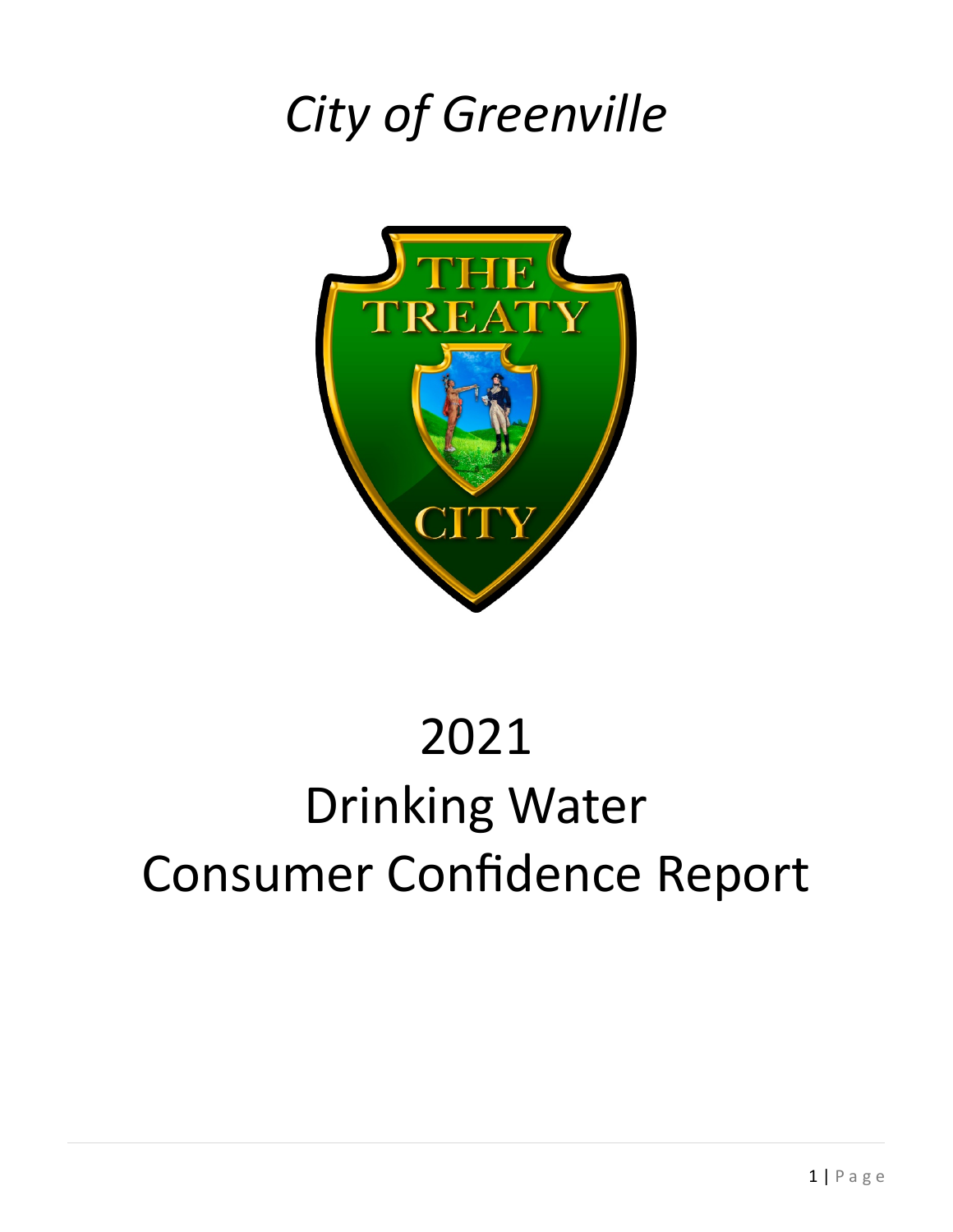#### **Introduction**

The City of Greenville has prepared the following report to provide information to you, the consumer, on the quality of our drinking water. Included within this report is general health information, water quality test results, how to participate in decisions concerning your drinking water and water system contacts. We want you to understand the efforts we make to continually improve the water treatment process and protect our water resources. In 2021, the Greenville Water Department (GWD) started a PLC modernization project. As with other industries the GWD is seeing long lead times for parts necessary to repair the plant and distribution systems. The Martz Street waterline was upsized to a 12". Programming changes are ongoing to ensure compliance with regulations and to maximize the operation of the system.

#### **Source Water Information**

The City of Greenville receives its drinking water from the Greenville Creek and eight wells located east and south of the treatment plant. Approximately two-thirds of the water treated is from Greenville Creek. During periods of high turbidity in the stream, groundwater from the wells is utilized. The City of Greenville has an endorsed Wellhead Protection Plan and Source Water Assessment Plan.

For the purposes of source water assessments, all surface waters are considered to be susceptible to contamination. By their nature surface waters are accessible and can be readily contaminated by chemicals and pathogens, with relatively short travel times from source to the intake. Based on the information compiled for this assessment, the City of Greenville surface water source protection area is most susceptible to contamination from agricultural, residential and commercial sources, and from accidental releases and spills. Ground water is generally less susceptible to contamination than surface water, and the aquifer used by the City of Greenville water system has a degree of protection from an overlying layer of low-permeability sediments. However, combined systems such as Greenville's mix surface water and ground water together before distributing it to the public. In these cases, for the sake of being protective, the susceptibility rating is based on the more susceptible source. Therefore, the overall susceptibility rating for the City of Greenville's water system is high. It is important to note that this assessment is based on available data, and therefore may not reflect current conditions in all cases. Water quality, land uses and other activities that are potential sources of contamination may change with time. While the source water for the City of Greenville Public Water System is considered susceptible to contamination, historically, Greenville has effectively treated this source water to meet drinking water quality standards. Copies of the source water assessment report prepared for the City of Greenville are available by contacting Gary J. Evans II, Superintendent of Water, Distribution & Utilities at 937-548-2415.

#### **What are sources of contamination to drinking water?**

The sources of drinking water (both tap water and bottled water) include rivers, lakes, streams, ponds, reservoirs, springs, and wells. As water travels over the surface of the land or through the ground, it dissolves naturally-occurring minerals and, in some cases, radioactive material, and can pick up substances resulting from the presence of animals or from human activity.

Contaminants that may be present in source water include: (A) Microbial contaminants, such as viruses and bacteria, which may come from sewage treatment plants, septic systems, agricultural livestock operations and wildlife; (B) Inorganic contaminants, such as salts and metals, which can be naturally-occurring or result from urban storm water runoff, industrial or domestic wastewater discharges, oil and gas production,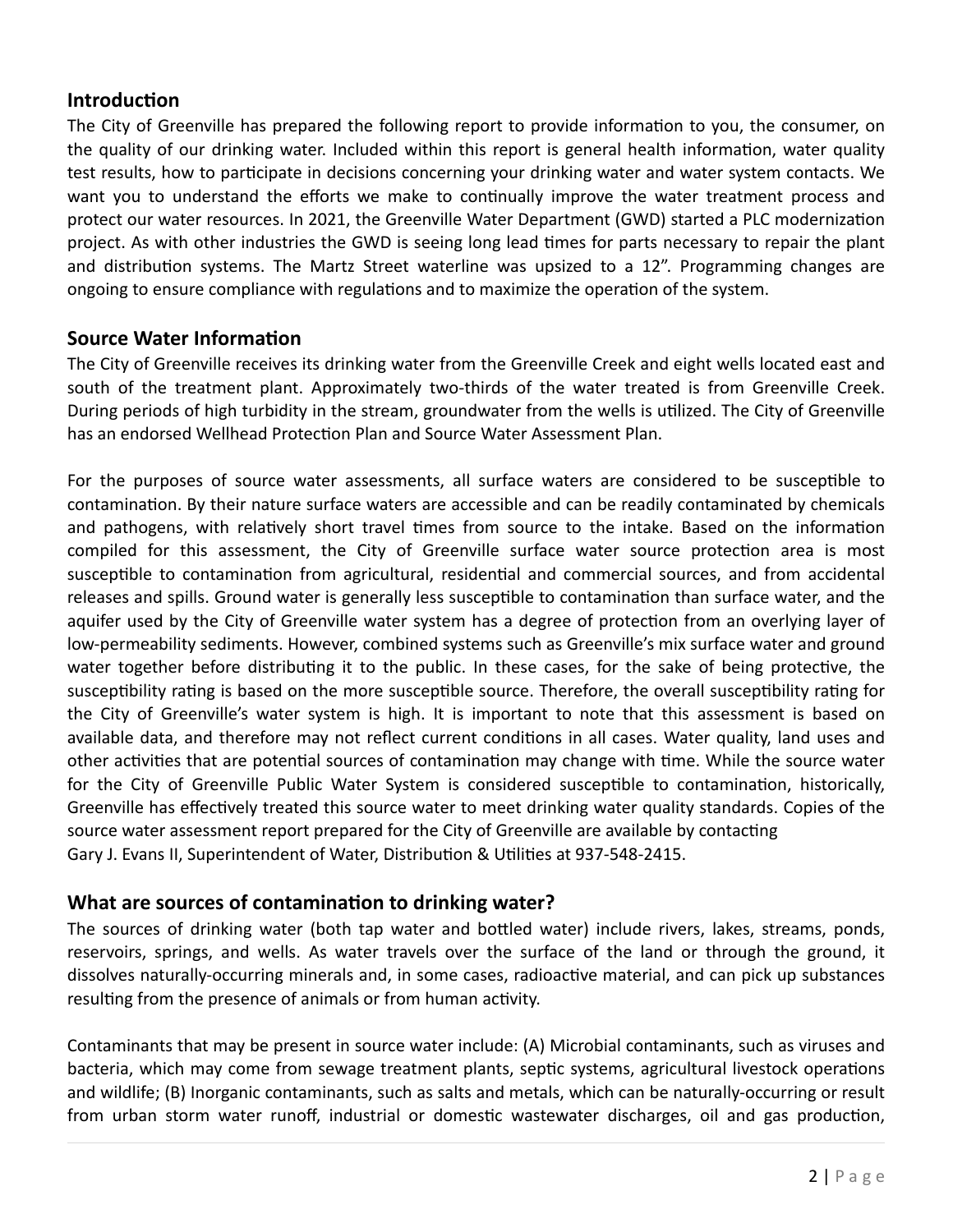mining, or farming; (C) Pesticides and herbicides, which may come from a variety of sources such as agriculture, urban storm water runoff, and residential uses; (D) Organic chemical contaminants, including synthetic and volatile organic chemicals, which are by-products of industrial processes and petroleum production, and can also come from gas stations, urban storm water runoff, and septic systems; (E) Radioactive contaminants, which can be naturally-occurring or be the result of oil and gas production and mining activities.

In order to ensure that tap water is safe to drink, USEPA prescribes regulations which limit the amount of certain contaminants in water provided by public water systems. FDA regulations establish limits for contaminants in bottled water which must provide the same protection for public health.

Drinking water, including bottled water, may reasonably be expected to contain at least small amounts of some contaminants. The presence of contaminants does not necessarily indicate that water poses a health risk. More information about contaminants and potential health effects can be obtained by calling the Federal Environmental Protection Agency's Safe Drinking Water Hotline (1-800-426-4791).

#### **Who needs to take special precautions?**

Some people may be more vulnerable to contaminants in drinking water than the general population. Immunocompromised persons, such as persons with cancer undergoing chemotherapy, persons who have undergone organ transplants, people with HIV/AIDS or other immune system disorders, some elderly, and infants can be particularly at risk from infection. These people should seek advice about drinking water from their health care providers. EPA/CDC guidelines on appropriate means to lessen the risk of infection by Cryptosporidium and other microbial contaminants are available from the Safe Drinking Water Hotline (1-800-426-4791).

#### **About your drinking water**

The EPA requires regular sampling to ensure drinking water safety. The City of Greenville conducted sampling for bacteria, inorganic, radiological, synthetic organic, and volatile organic during 2021. Samples were collected for a total of thirty-six different contaminants most of which were not detected in the City of Greenville's water supply. The Ohio EPA requires us to monitor for some contaminants less than once per year because the concentrations of these contaminants do not change frequently. Some of our data, though accurate, are more than one year old.

#### **Monitoring & Reporting Violations & Enforcement Actions**

During 2021, Greenville Water Department did not have any monitoring or reporting violations.

#### **Table of Detected Contaminants**

How to read the Water Quality Data Table: EPA establishes the safe drinking water regulations that limit the amount of contaminants allowed in drinking water. The table shows the concentrations of detected substances in comparison to regulatory limits. Substances that were tested for, but not detected, are not included in this table.

Listed below is information on those contaminants that were found in the City of Greenville drinking water.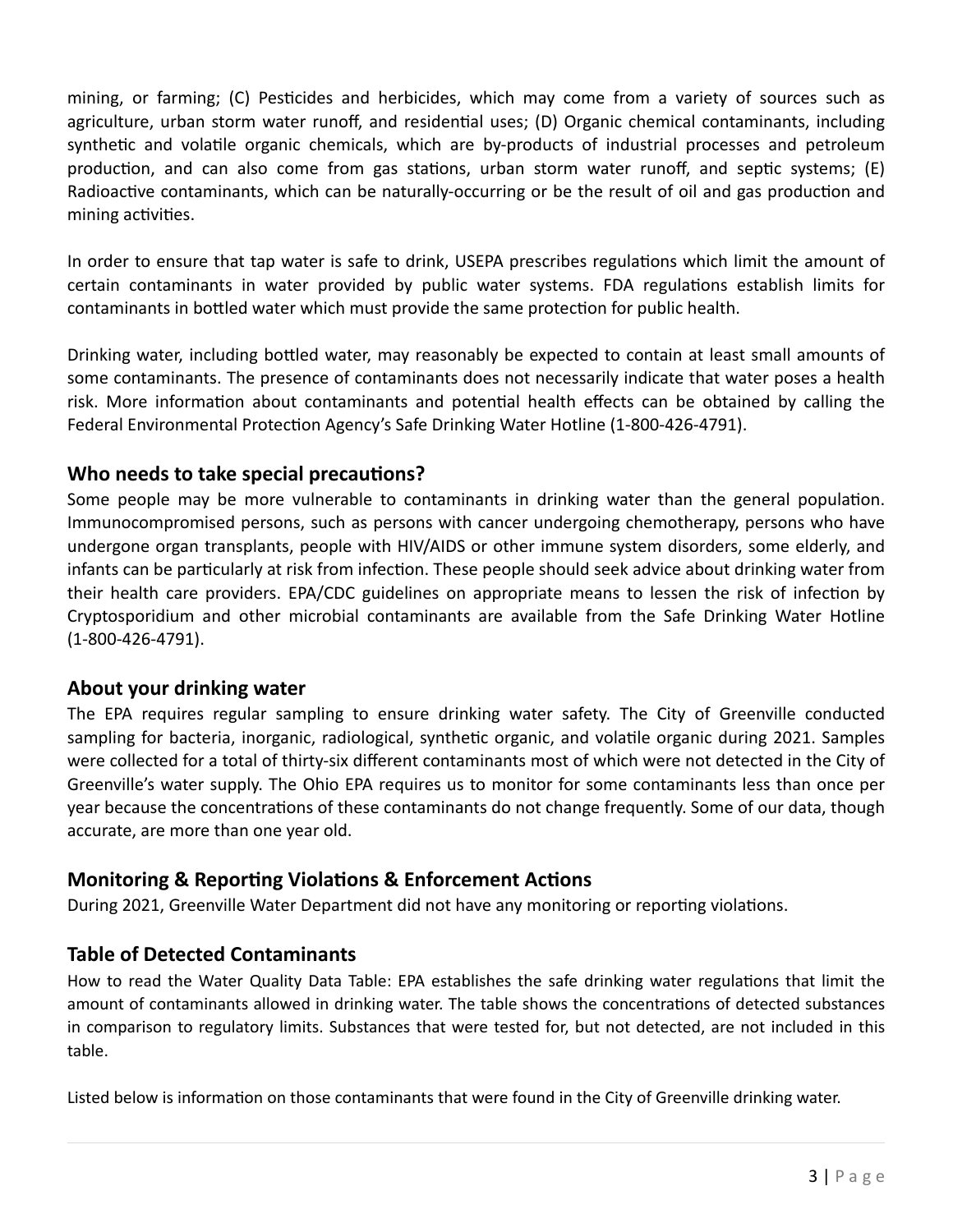| <b>Contaminants (Units)</b>                | <b>MCLG</b>       | <b>MCL</b>       | Level<br>Found | Range of<br><b>Detections</b> | Violati<br>on | Sample<br>Year | <b>Typical Source of Contaminants</b>                                                                                              |  |
|--------------------------------------------|-------------------|------------------|----------------|-------------------------------|---------------|----------------|------------------------------------------------------------------------------------------------------------------------------------|--|
| <b>Microbiological Contaminants</b>        |                   |                  |                |                               |               |                |                                                                                                                                    |  |
| Turbidity (NTU)                            | <b>NA</b>         | <b>TT</b>        | 0.36           | $0.15 - 0.36$                 | No            | 2021           | Soil runoff                                                                                                                        |  |
| Turbidity (% meeting<br>standard)          | <b>NA</b>         | <b>TT</b>        | 99.9%          | 99.9% - 100%                  | <b>No</b>     | 2021           |                                                                                                                                    |  |
| <b>Inorganic Contaminants</b>              |                   |                  |                |                               |               |                |                                                                                                                                    |  |
| Barium (ppm)                               | $\overline{2}$    | $\overline{2}$   | 0.01           | <b>NA</b>                     | No            | 2021           | Discharge of drilling wastes;<br>Discharge from metal refineries;<br>Erosion of natural deposits                                   |  |
| Nitrate (ppm)                              | 10                | 10               | 3.80           | $0.12 - 3.80$                 | No            | 2021           | Runoff from fertilizer use;<br>Leaching from septic tanks;<br>Sewage; Erosion of natural<br>deposits                               |  |
| Fluoride (ppm)                             | 4                 | 4                | 0.22           | <b>NA</b>                     | No            | 2021           | Erosion of natural deposits;<br>Water additive which promotes<br>strong teeth; Discharge from<br>fertilizer and aluminum factories |  |
| <b>Disinfection Byproducts</b>             |                   |                  |                |                               |               |                |                                                                                                                                    |  |
| <b>Total Trihalomethanes</b><br>TTHM (ppb) | <b>NA</b>         | 80               | 66.5           | $17.8 - 78.5$                 | <b>No</b>     | 2021           | By-product of drinking water<br>chlorination                                                                                       |  |
| Haloacetic Acids HAA5<br>(ppb)             | <b>NA</b>         | 60               | 20.2           | $0 - 28.9$                    | No            | 2021           | By-product of drinking water<br>chlorination                                                                                       |  |
| <b>Residual Disinfectants</b>              |                   |                  |                |                               |               |                |                                                                                                                                    |  |
| Total Chlorine (ppm)                       | <b>MRDLG</b><br>4 | <b>MRDL</b><br>4 | 1.26           | $1.11 - 1.30$                 | <b>No</b>     | 2021           | Water additive used to control<br>microbes                                                                                         |  |

| <b>Total Organic Carbon (TOC)</b> |                                                    |                |                                      |                  |                 |                                                 |
|-----------------------------------|----------------------------------------------------|----------------|--------------------------------------|------------------|-----------------|-------------------------------------------------|
| <b>MCL</b>                        | Minimum Ratio of % removal to<br>require % removal | Level<br>Found | Range of<br><b>Monthly</b><br>ratios | <b>Violation</b> | Year<br>Sampled | <b>Typical source of</b><br><b>Contaminants</b> |
| TТ                                |                                                    |                | $1 - 1$                              | No               | 2021            | Naturally present in the<br>environment         |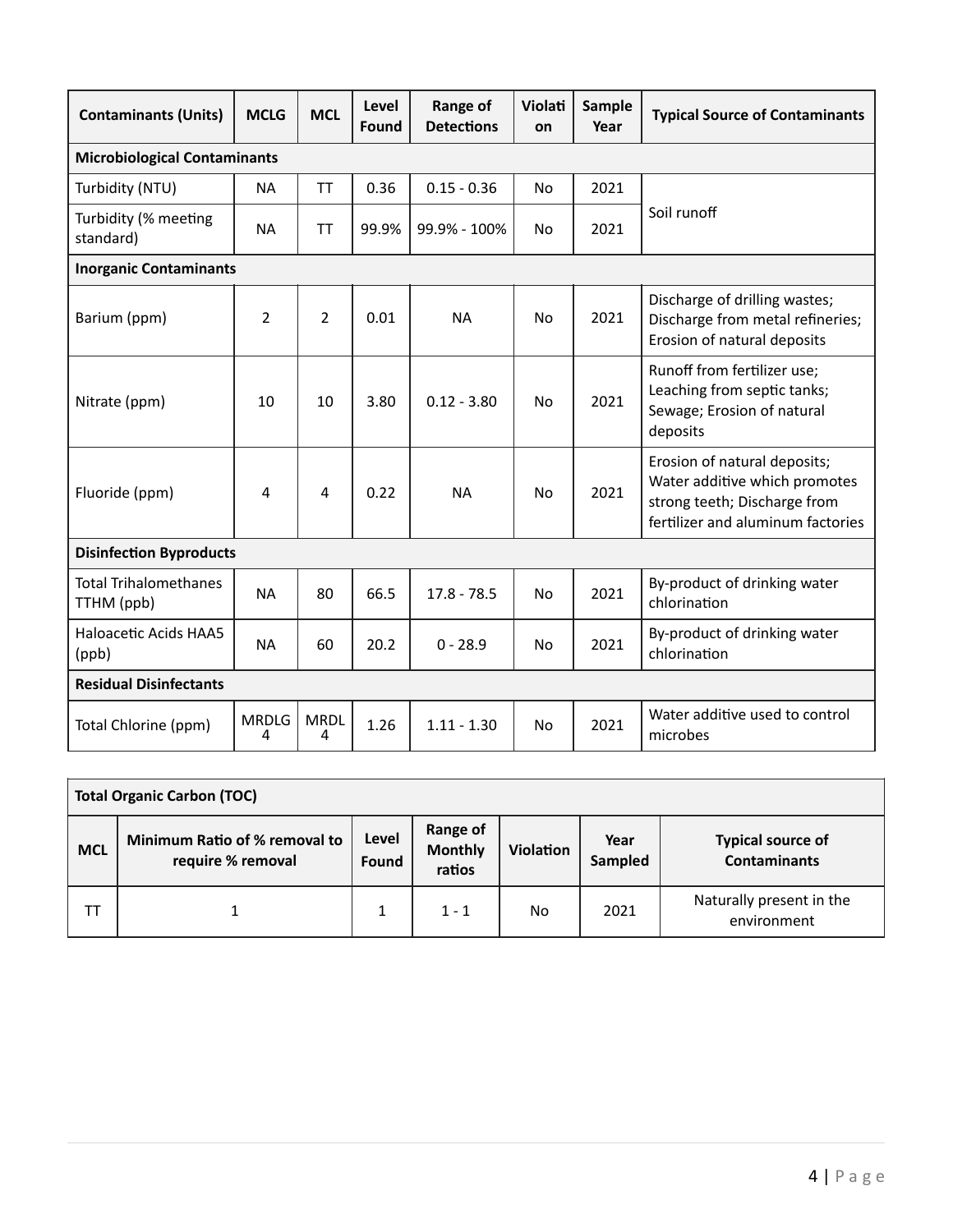| <b>Lead and Copper</b>      |                                                                                             |                                                    |                                         |                  |                 |                                                                            |  |
|-----------------------------|---------------------------------------------------------------------------------------------|----------------------------------------------------|-----------------------------------------|------------------|-----------------|----------------------------------------------------------------------------|--|
| <b>Contaminants (units)</b> | <b>Action</b><br>Level<br>(AL)                                                              | <b>Individual</b><br><b>Results over</b><br>the AL | 90% of test<br>levels were<br>less than | <b>Violation</b> | Year<br>Sampled | <b>Typical source of</b><br><b>Contaminants</b>                            |  |
| Lead (ppb)                  | 15<br><b>NA</b>                                                                             |                                                    | 2.0                                     | No.              | 2019            | Corrosion of household<br>plumbing systems; Erosion<br>of natural deposits |  |
|                             | 0 out of 30 samples were found to have lead levels in excess of the lead AL of 15 ppb.      |                                                    |                                         |                  |                 |                                                                            |  |
| Copper (ppm)                | 1.3                                                                                         | <b>NA</b>                                          | 0.013                                   | No.              | 2019            | Corrosion of household<br>plumbing systems; Erosion<br>of natural deposits |  |
|                             | 0 out of 30 samples were found to have copper levels in excess of the copper AL of 1.3 ppm. |                                                    |                                         |                  |                 |                                                                            |  |

| Unregulated Contaminants*   |         |       |                 |                                        |  |  |
|-----------------------------|---------|-------|-----------------|----------------------------------------|--|--|
| <b>Contaminants (Units)</b> | Average | Range | Year<br>Sampled | <b>Typical source of Contaminants</b>  |  |  |
| Chloride (ppm)              | 35.0    | 35.0  | 2021            | Erosion of natural deposits.           |  |  |
| Sulfate (ppm)               | 65.0    | 65.0  | 2021            | Erosion of natural deposits.           |  |  |
| Sodium (ppm)                | 39.0    | 39.0  | 2021            | Erosion of natural deposits; leaching. |  |  |

#### **TOC**

The value reported under "Level Found" for Total Organic Carbon (TOC) is the lowest ratio between percent of TOC actually removed to the percentage of TOC required to be removed. A value of greater than one (1) indicates that the water system is in compliance with TOC removal requirements. A value of less than one (1) indicates a violation of the TOC removal requirements.

#### **Turbidity**

Turbidity is a measure of the cloudiness of water and is an indication of the effectiveness of our filtration system. The turbidity limit set by the EPA is 0.3 NTU in 95% of the samples analyzed each month and shall not exceed 1 NTU at any time. As reported above, the Greenville Water Department's highest recorded turbidity result for 2021 was 0.36 NTU and lowest monthly percentage of samples meeting the turbidity limits was 99.9%.

#### **Violations**

The City of Greenville did not have any MCL, treatment technique, filtration or disinfection (CT) violation or action level exceedance during 2021.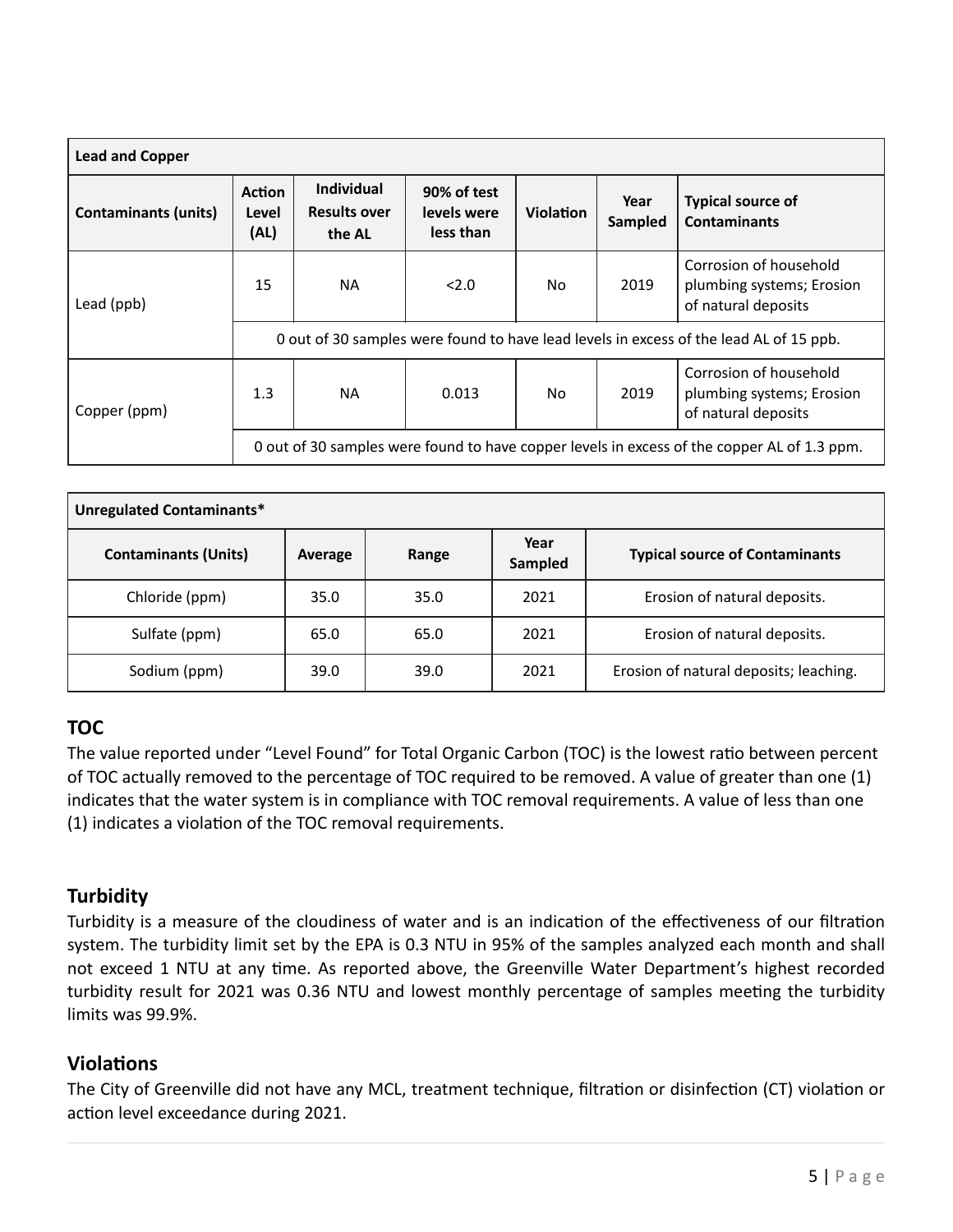#### **Lead Educational Information**

If present, elevated levels of lead can cause serious health problems, especially for pregnant women and young children. Lead in drinking water is primarily from materials and components associated with service lines and home plumbing. City of Greenville is responsible for providing high quality drinking water, but cannot control the variety of materials used in plumbing components. When your water has been sitting for several hours, you can minimize the potential for lead exposure by flushing your tap for 30 seconds to 2 minutes before using water for drinking or cooking. If you are concerned about lead in your water, you may wish to have your water tested. Information on lead in drinking water, testing methods, and steps you can take to minimize exposure is available from the Safe Drinking Water Hotline at 800-426-4791 or at http:// [www.epa.gov/safewater/lead](http://www.epa.gov/safewater/lead).

#### **Cryptosporidium Information**

City of Greenville monitored for Cryptosporidium in the source water during 2017. Cryptosporidium was detected in two of twelve samples collected from the source water. Cryptosporidium is a microbial pathogen found in surface water throughout the U.S. Although filtration removes cryptosporidium, the most commonly used filtration methods cannot guarantee 100 percent removal. Our monitoring of source water indicated the presence of these organisms. Current test methods do not enable us to determine if the organisms are dead or if they are capable of causing disease. Symptoms of infection include nausea, diarrhea, and abdominal cramps. Most healthy individuals can overcome the disease within a few weeks. However, immunocompromised people are at greater risk of developing a life threatening illness. We encourage immunocompromised individuals to consult their doctor regarding appropriate precautions to avoid infection. Cryptosporidium must be ingested to cause disease, and it may be spread through means other than drinking water.

#### **License to Operate (LTO) Status Information**

In 2021 we had an unconditioned license to operate our water system.

#### **Public Notice**

Greenville Water Department has no public notifications that are required.

#### **Public Participation and Contact Information**

How do I participate in decisions concerning my drinking water?

Public participation and comment are encouraged at regular meetings of Greenville City Council which meets the first and third Tuesday of each month at 7:30pm at 100 Public Square. For more information on your drinking water contact Gary Evans II at 937-548-2415.

#### **Definitions of some terms contained within this report**

- Maximum Contaminant Level Goal (MCLG): The level of a contaminant in drinking water below which there is no known or expected risk to health. MCLGs allow for a margin of safety.
- Maximum Contaminant level (MCL): The highest level of contaminant that is allowed in drinking water. MCLs are set as close to the MCLGs as feasible using the best available treatment technology.
- Maximum Residual Disinfectant Level (MRDL): The highest level of a disinfectant allowed in drinking water. There is convincing evidence that addition of a disinfectant is necessary for control of microbial contaminants.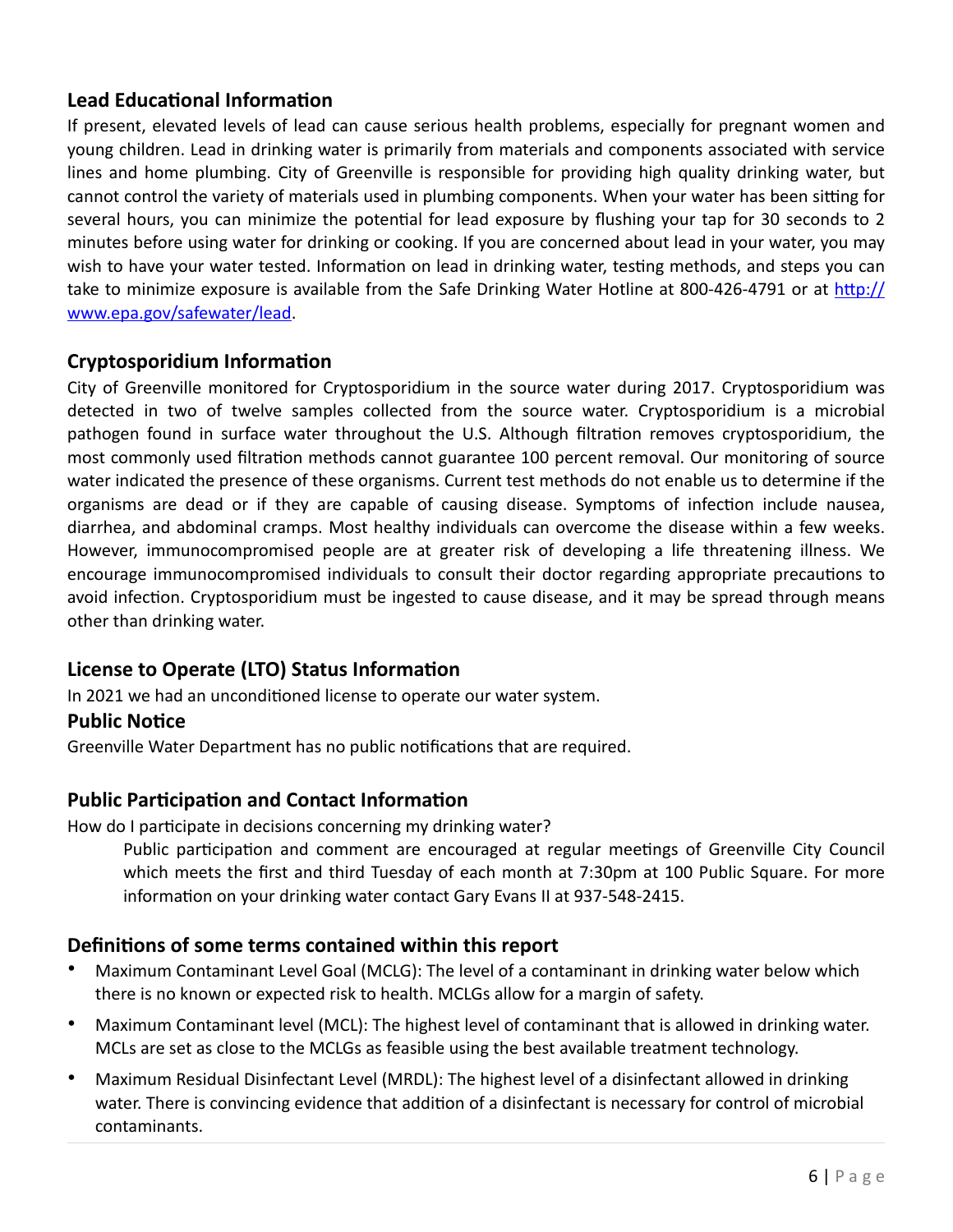- Maximum Residual Disinfectant Level Goal (MRDLG): The level of drinking water disinfectant below which there is no known or expected risk to health. MRDLGs do not reflect the benefits of the use of disinfectants to control microbial contaminants.
- Action Level (AL): The concentration of a contaminant which, if exceeded, triggers treatment or other requirements which a water system must follow.
- Not Applicable (NA): Indicates when information in a data table is not provided because it does not apply.
- Treatment Technique (TT): A required process intended to reduce the level of a contaminant in drinking water.
- Contact Time (CT) means the mathematical product of a "residual disinfectant concentration" (C), which is determined before or at the first customer, and the corresponding "disinfectant contact time" (T).
- Microcystins: Liver toxins produced by a number of cyanobacteria. Total microcystins are the sum of all the variants/congeners (forms) of the cyanotoxin microcystin.
- Cyanobacteria: Photosynthesizing bacteria, also called blue-green algae, which naturally occur in marine and freshwater ecosystems, and may produce cyanotoxins, which at sufficiently high concentrations can pose a risk to public health.
- Cyanotoxin: Toxin produced by cyanobacteria. These toxins include liver toxins, nerve toxins, and skin toxins. Also sometimes referred to as "algal toxin".
- Level 1 Assessment is a study of the water system to identify the potential problems and determine (if possible) why total coliform bacteria have been found in our water system.
- Level 2 Assessment is a very detailed study of the water system to identify potential problems and determine (if possible) why an E. coli MCL violation has occurred and/or why total coliform bacteria have been found in our water system on multiple occasions.
- PFAS: Per- and polyfluoroalkyl substances (PFAS) are a group of man-made chemicals applied to many industrial, commercial and consumer products to make them waterproof, stain resistant, or nonstick. PFAS are also used in products like cosmetics, fast food packaging, and a type of fire fighting foam called aqueous film forming foam (AFFF) which are used mainly on large spills of flammable liquids, such as jet fuel. PFAS are classified as contaminants of emerging concern, meaning that research into the harm they may cause to human health is still ongoing.
- Parts per Million (ppm) or Milligrams per Liter (mg/L) are units of measure for concentration of a contaminant. A part per million corresponds to one second in a little over 11.5 days.
- Parts per Billion (ppb) or Micrograms per Liter ( $\mu$ g/L) are units of measure for concentration of a contaminant. A part per billion corresponds to one second in 31.7 years.
- The "<" symbol: A symbol which means less than. A result of <5 means that the lowest level that could be detected was 5 and the contaminant in that sample was not detected.
- Picocuries per liter ( $pCi/L$ ): A common measure of radioactivity.